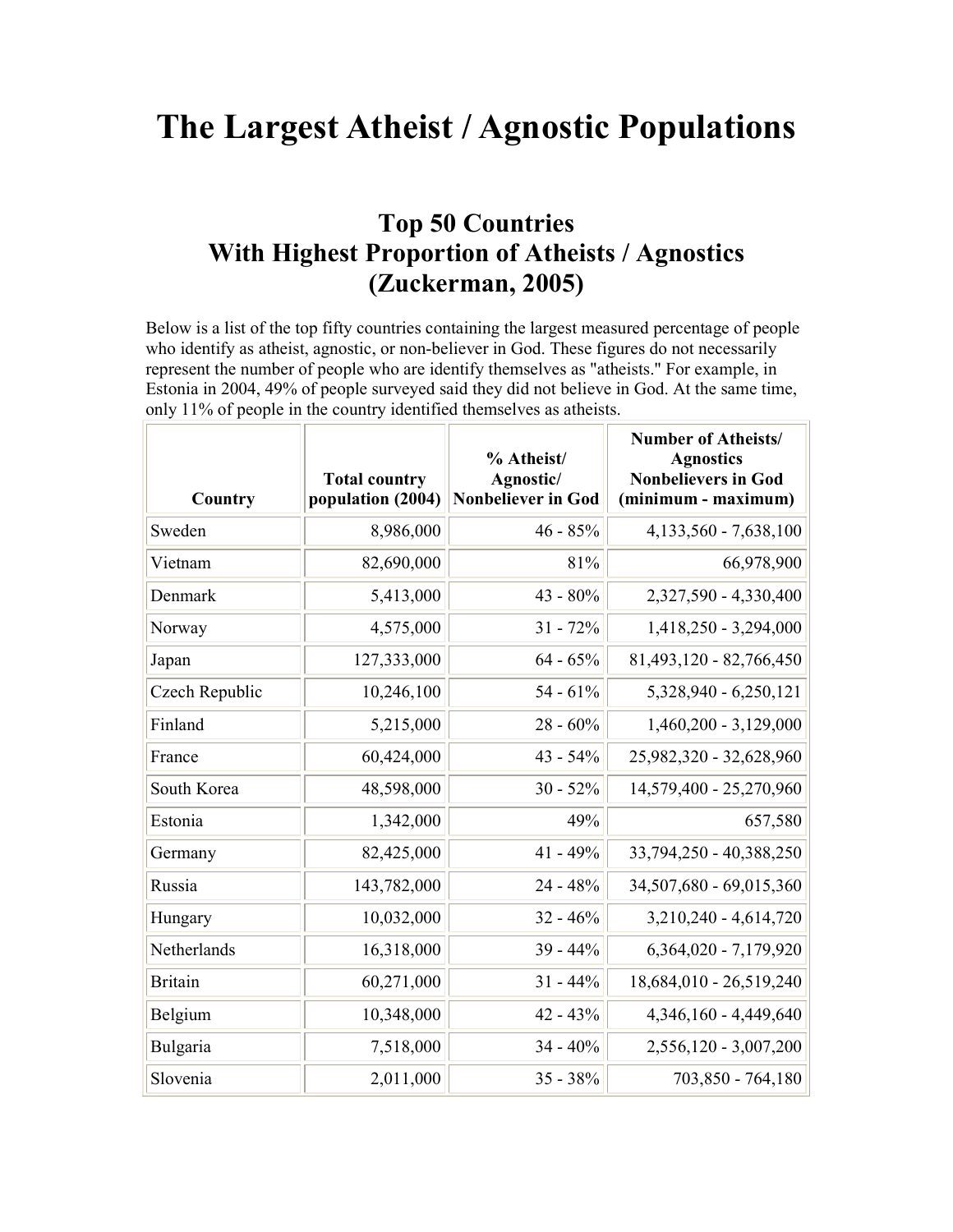| Israel             | 6,199,000     | $15 - 37\%$ | 929,850 - 2,293,630       |
|--------------------|---------------|-------------|---------------------------|
| Canada             | 32,508,000    | $19 - 30\%$ | $6,176,520 - 9,752,400$   |
| Latvia             | 2,306,000     | $20 - 29%$  | 461,200 - 668,740         |
| Slovakia           | 5,424,000     | $10 - 28%$  | 542,400 - 1,518,720       |
| Switzerland        | 7,451,000     | $17 - 27\%$ | $1,266,670 - 2,011,770$   |
| Austria            | 8,175,000     | $18 - 26\%$ | $1,471,500 - 2,125,500$   |
| Australia          | 19,913,000    | $24 - 25%$  | 4,779,120 - 4,978,250     |
| Taiwan             | 22,750,000    | 24%         | 5,460,000                 |
| Spain              | 40,281,000    | $15 - 24\%$ | $6,042,150 - 9,667,440$   |
| Iceland            | 294,000       | $16 - 23%$  | $47,040 - 67,620$         |
| New Zealand        | 3,994,000     | $20 - 22%$  | 798,800 - 878,680         |
| Ukraine            | 47,732,000    | 20%         | 9,546,400                 |
| <b>Belarus</b>     | 10,311,000    | 17%         | 1,752,870                 |
| Greece             | 10,648,000    | 16%         | 1,703,680                 |
| North Korea        | 22,698,000    | $15\%$      | 3,404,700                 |
| Italy              | 58,057,000    | $6 - 15\%$  | 3,483,420 - 8,708,550     |
| Armenia            | 2,991,000     | 14%         | 418,740                   |
| China              | 1,298,848,000 | $8 - 14\%$  | 103,907,840 - 181,838,720 |
| Lithuania          | 3,608,000     | 13%         | 469,040                   |
| Singapore          | 4,354,000     | 13%         | 566,020                   |
| Uruguay            | 3,399,000     | 12%         | 407,880                   |
| Kazakhstan         | 15,144,000    | $11 - 12\%$ | $1,665,840 - 1,817,280$   |
| Mongolia           | 2,751,000     | 9%          | 247,590                   |
| Portugal           | 10,524,000    | $4 - 9\%$   | 420,960 - 947,160         |
| <b>USA</b>         | 293,028,000   | $3 - 9\%$   | 8,790,840 - 26,822,520    |
| Albania            | 3,545,000     | $8\%$       | 283,600                   |
| Argentina          | 39,145,000    | $4 - 8\%$   | $1,565,800 - 3,131,600$   |
| Kyrgyzstan         | 5,081,000     | $7\%$       | 355,670                   |
| Dominican Republic | 8,834,000     | $7\%$       | 618,380                   |
| Cuba               | 11,309,000    | $7\%$ $*$   | 791,630                   |
| Croatia            | 4,497,000     | $7\%$       | 314,790                   |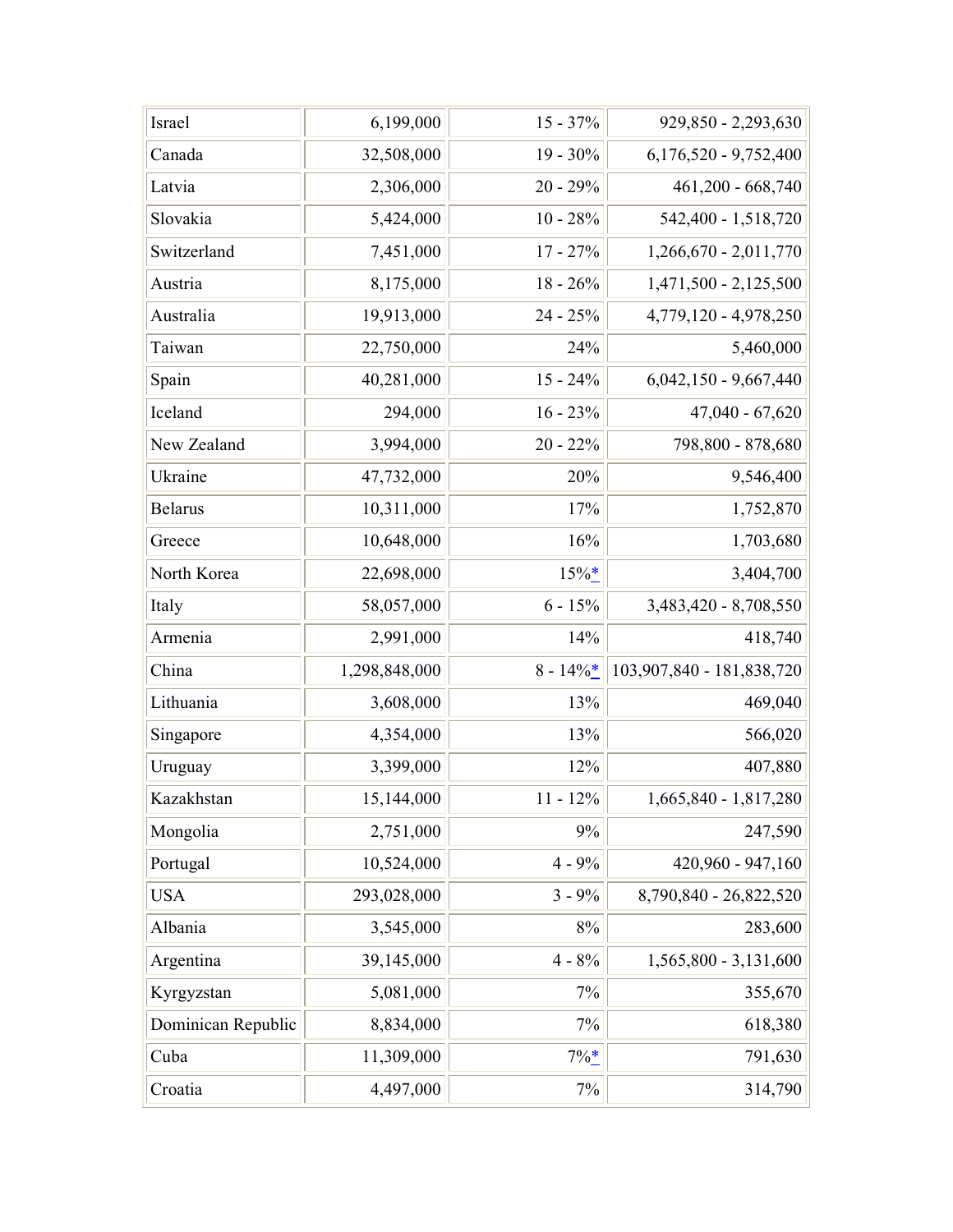Source: Zuckerman, Phil. "Atheism: Contemporary Rates and Patterns", chapter in The Cambridge Companion to Atheism, ed. by Michael Martin, Cambridge University Press: Cambridge, UK (2005).

\* NOTE: The estimates of the number of atheists in North Korea, China and Cuba may be unreliable. The best data available have been used in making these estimates, but the people in these three nations live under Communist governments which have traditionally suppressed religious freedom and officially (often forcibly) endorsed atheism.

## Top 20 Countries With Largest Numbers of Atheists / Agnostics (Zuckerman, 2005)

| Country        | <b>Total country</b><br>population (2004) | % Atheist/<br>Agnostic/<br><b>Nonbeliever in God</b> | <b>Number of Atheists/</b><br><b>Agnostics</b><br><b>Nonbelievers in God</b><br>(minimum - maximum) |
|----------------|-------------------------------------------|------------------------------------------------------|-----------------------------------------------------------------------------------------------------|
| China          | 1,298,848,000                             | $8 - 14\%$ *                                         | 103,907,840 - 181,838,720                                                                           |
| Japan          | 127,333,000                               | $64 - 65%$                                           | 81,493,120 - 82,766,450                                                                             |
| Russia         | 143,782,000                               | $24 - 48%$                                           | 34,507,680 - 69,015,360                                                                             |
| Vietnam        | 82,690,000                                | 81%                                                  | 66,978,900                                                                                          |
| Germany        | 82,425,000                                | $41 - 49%$                                           | 33,794,250 - 40,388,250                                                                             |
| France         | 60,424,000                                | $43 - 54\%$                                          | 25,982,320 - 32,628,960                                                                             |
| <b>USA</b>     | 293,028,000                               | $3 - 9\%$                                            | 8,790,840 - 26,822,520                                                                              |
| <b>Britain</b> | 60,271,000                                | $31 - 44\%$                                          | 18,684,010 - 26,519,240                                                                             |
| South Korea    | 48,598,000                                | $30 - 52%$                                           | 14,579,400 - 25,270,960                                                                             |
| Canada         | 32,508,000                                | $19 - 30\%$                                          | $6,176,520 - 9,752,400$                                                                             |
| Spain          | 40,281,000                                | $15 - 24\%$                                          | $6,042,150 - 9,667,440$                                                                             |
| Ukraine        | 47,732,000                                | 20%                                                  | 9,546,400                                                                                           |
| Italy          | 58,057,000                                | $6 - 15%$                                            | 3,483,420 - 8,708,550                                                                               |
| Sweden         | 8,986,000                                 | $46 - 85%$                                           | $4,133,560 - 7,638,100$                                                                             |
| Netherlands    | 16,318,000                                | $39 - 44%$                                           | 6,364,020 - 7,179,920                                                                               |
| Czech Republic | 10,246,100                                | $54 - 61\%$                                          | 5,328,940 - 6,250,121                                                                               |
| Taiwan         | 22,750,000                                | 24%                                                  | 5,460,000                                                                                           |
| Australia      | 19,913,000                                | $24 - 25%$                                           | 4,779,120 - 4,978,250                                                                               |